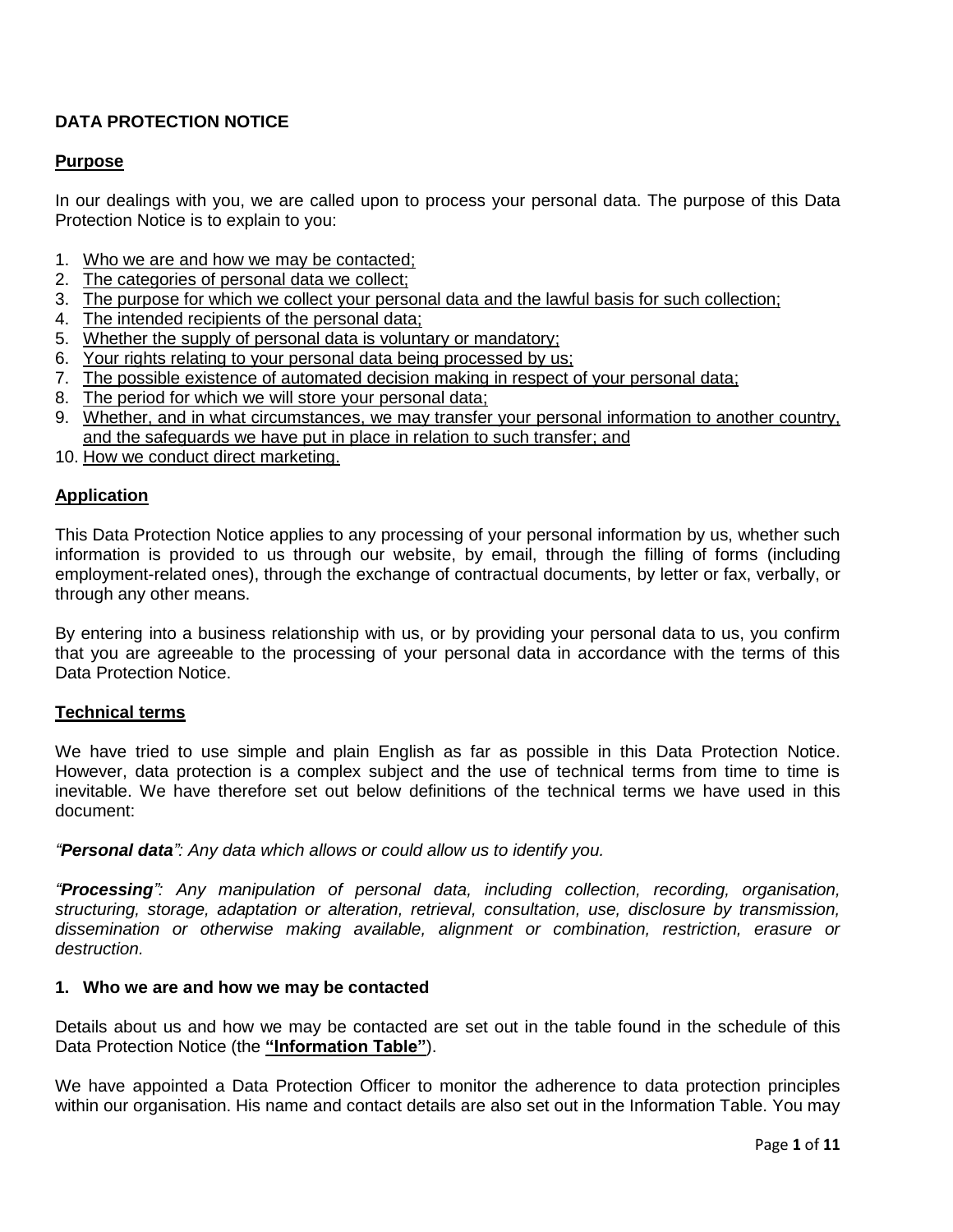wish to contact him if you have any query regarding this Data Protection Notice or any other matter relating to your personal data.

# **2. The categories of personal data we collect**

#### 2.1. Categories

The categories of personal data we collect are set out in the Information Table.

While we have attempted to make the list as exhaustive as possible, there is a possibility we may have omitted come categories due to the complexity of our organisation and the intricacies of our operations.

We encourage you to get in touch with our Data Protection Officer if you find that any of your personal data which we collect is not listed in this Data Protection Notice. We will then endeavour to promptly amend this Data Protection Notice accordingly.

#### 2.2. Personal data of children

We do not knowingly process data relating to a child under the age of 16, without the consent of his parents or guardians. If you are a child under the age of 16, please ensure that you (a) obtain the consent of your parents or guardians before providing such data to us; and (b) provide a record of such consent to us.

If you provide us with the personal data of another person, you are responsible for ensuring that such person is made aware of the information contained in this Data Protection Notice and that the person has given you his consent for sharing his personal data with us.

#### 2.3. Special categories of personal data

Special categories of personal data are data pertaining to racial or ethnic origin, political opinion or adherence, his religious or philosophical beliefs, membership of a trade union, physical or mental health or condition, sexual orientation, practices or preferences, genetic data or biometric data uniquely identifying someone or data relating to the commission or alleged commission of an offence.

We do not collect any of your personal data which falls within the special categories of personal data, unless:

- (a) you have consented to the processing for one or more specified purposes;
- (b) the processing is necessary:
	- (i) for the performance of a contract to which you are a party or in order to take steps at your request before entering into a contract;
	- (ii) for compliance with any legal obligation to which we are subject;
	- (iii) for the purpose of historical, statistical or scientific research; or
	- (iv) for such other legitimate purposes as may be authorised by law.

The special categories of data which we may collect, in accordance with the above terms, are set out in the Information Table.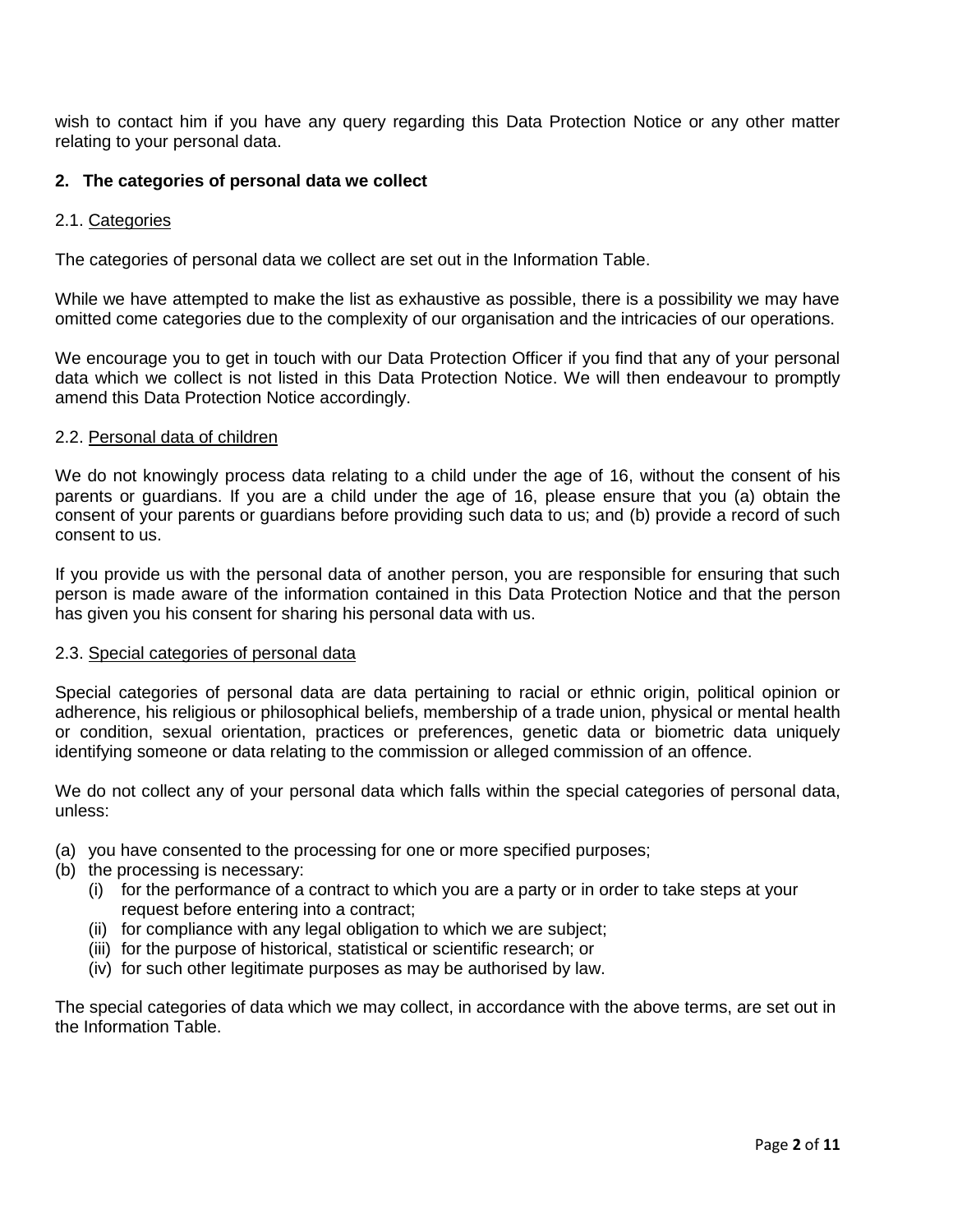# 2.4. Cookies

Please note that we collect information via cookies and other similar technologies (such as web beacons).

Cookies are small text files that are automatically placed on your computer or mobile device when you visit a website. They are stored by your internet browser. Cookies contain basic information about your use of the internet. Your browser sends these cookies back to our website every time you visit it, so it can recognise your computer or mobile device and personalise and enhance your browsing experience.

We invite you to read our **Cookie Policy** if you wish to further understand our use of cookies in relation to your personal data.

#### **3. The purpose for which we collect personal data and the lawful basis for such collection**

#### 3.1. Purpose

We collect personal data for a number of purposes, including:

- (a) to provide services to our clients. You will find a brief description of the services we provide in the Information Table;
- (b) to enter into contractual relationships with suppliers and service providers and execute such contracts;
- (c) to keep a database of clients and potential clients to communicate with in respect of our services and matters related thereto;
- (d) to comply with our legal obligations towards authorities, including the Mauritius Revenue Authority, the Registrar of Companies and the regulators;
- (e) to keep a database of candidates who have sent CVs to us, for potential future use;
- (f) to keep appropriate employment-related information on employees;
- (g) to provide facilities and benefits to our employees;
- (h) for security purposes;
- (i) to generate statistics and reports on different aspects of our business; and
- (j) for such other purposes as may be related, directly or indirectly, to our business activities.

#### 3.2. Lawful basis

The law (a) provides that we cannot process personal data unless we have a lawful basis for such processing; and (b) lists a number of lawful bases for the processing of data.

The lawful bases which apply to our processing of your personal data are as follows:

- (a) your consent having been obtained; and/or
- (b) the processing being necessary:
	- (i) for the performance of a contract to which you are a party or in order to take steps at your request before entering into a contract with you; and/or
	- (ii) for compliance with any legal obligation to which we are subject; and/or
	- (iii) for the purpose of historical, statistical or scientific research; and/or
	- (iv) for the legitimate interests pursued by us (except if the processing is unwarranted in any particular case having regard to the harm and prejudice to your rights and freedoms or legitimate interests).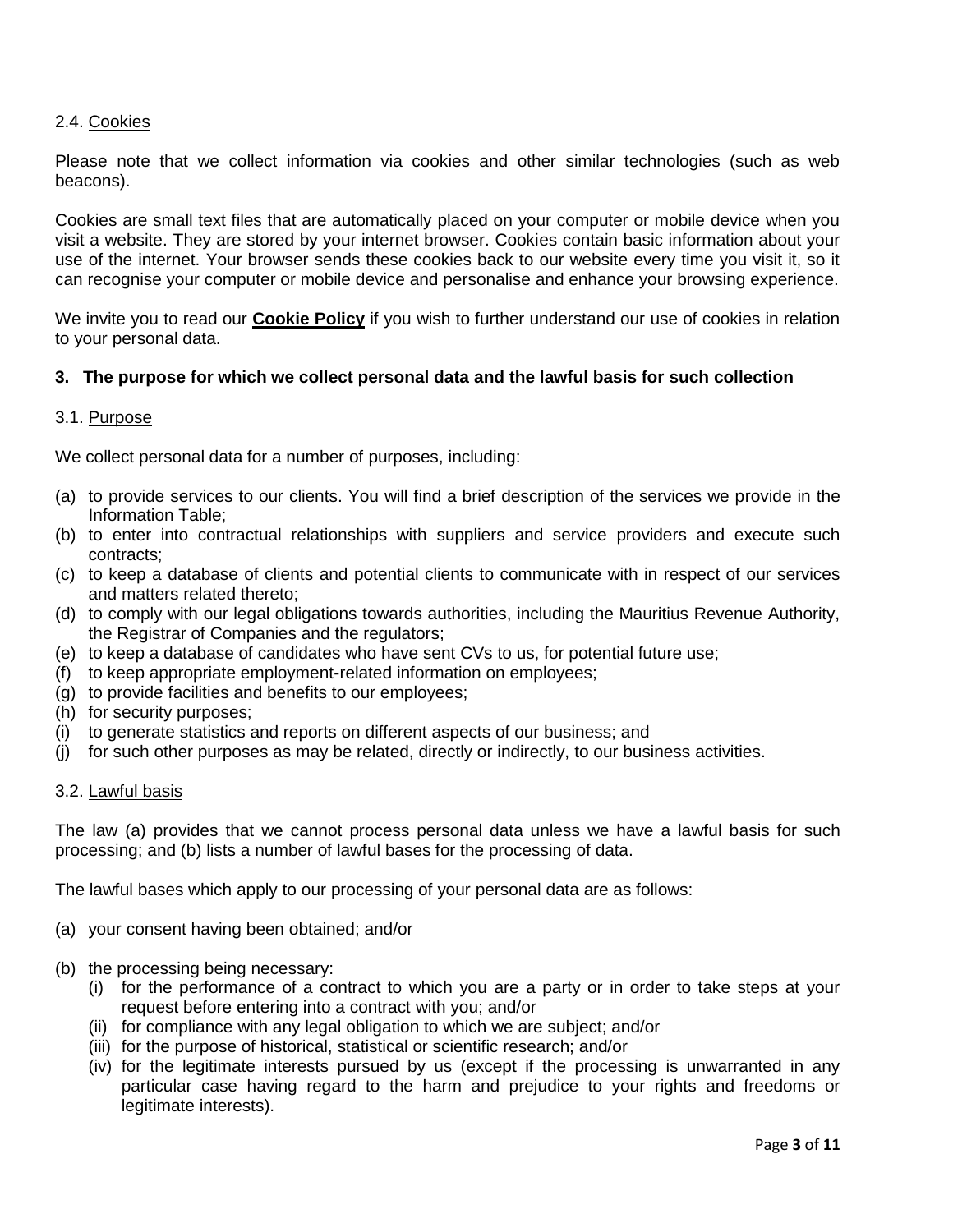# **4. The intended recipients of the personal data**

The primary purpose of collecting your personal data is for our own uses, in connection with our business relationship with you. In this context, we may disclose your personal information to our collaborators, including our employees, consultants, advisors, directors and service providers who need to access the personal data.

However, we may also be required to disclose your personal data to third parties to comply with our legal obligations. Such third parties may include the Registrar of Companies, the Mauritius Revenue Authority, the Stock Exchange of Mauritius Ltd, the Financial Services Commission and other government authorities.

As you are aware, we form part of the Rogers Group. In this context, we may, from time to time, disclose your personal information to other companies forming part of the Rogers Group. The objective of this disclosure is to develop a centralised database of clients, which would help the Rogers Group better identify your needs and provide tailor-made packages and services to you. If you do not wish that your personal data be communicated to other companies within the Rogers Group, we encourage you to notify our Data Protection Officer as soon as possible.

## **5. Whether the supply of personal data is voluntary or mandatory**

The provision of personal data is of course entirely voluntary. You are free to choose whether to provide your personal data to us or not. Please note however that if you choose not to provide your personal data to us, we may not be able to provide certain services to you or enter into a contractual relationship with you.

#### **6. Your rights relating to your personal data being processed by us**

The law confers upon you a number of rights relating to the personal data being processed by us. These rights are set out below. If you wish to exercise any of the said rights, we encourage you to contact our Data Protection Officer.

# 6.1. Right to withdraw consent at any time

Where we process your personal data on the basis of your consent, you may withdraw such consent at any time. The withdrawal of your consent will not affect the lawfulness of any processing done by us prior to such withdrawal.

Please note that withdrawing your consent may result in us not being able to provide certain services to you or enter into a contractual relationship with you.

#### 6.2. Right of access

You may request a copy of the personal data we hold about you. Kindly ensure that such request is made in writing to our Data Protection Officer.

Please note that if, in our opinion, your request is manifestly excessive, we may either not attend to your request or charge a fee for attending to same.

#### 6.3. Rectification, erasure or restriction of processing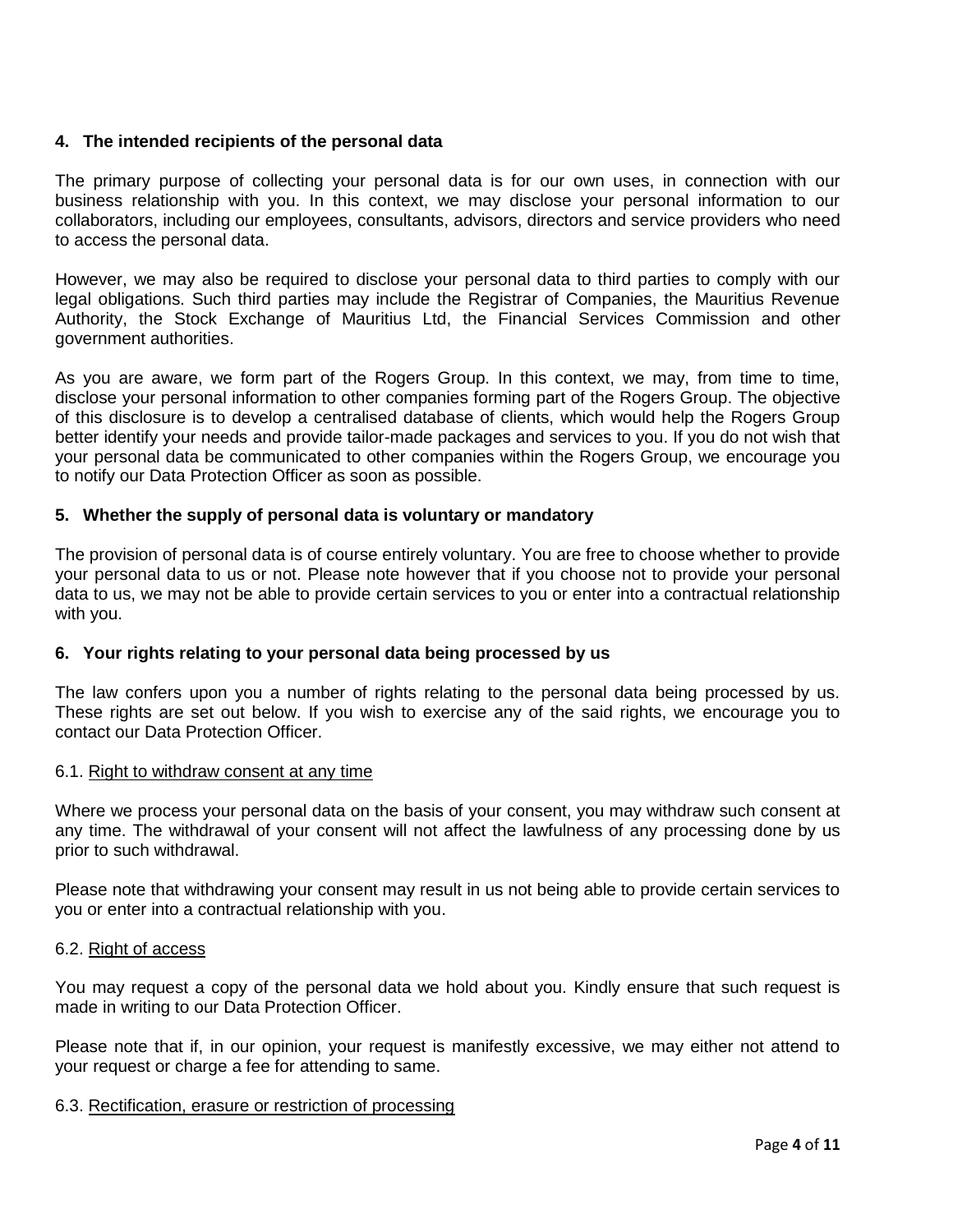You may also, at any time, request:

- (a) to have any inaccurate personal data we hold on you corrected. This includes the right to supplement and/or update existing personal data provided to us;
- (b) that we erase any personal data we hold on you where (i) such data is no longer necessary in relation to the purpose for which it was collected or otherwise processed; (ii) you have withdrawn your consent to us holding and processing such data and there are no overriding legitimate grounds for the continued processing; or (iii) your personal data has been unlawfully processed.

You will understand that this right is not absolute and that it will not be applicable where the exceptions provided for by law apply, including where our processing of your personal data is necessary for the purpose of historical, statistical or scientific research or for compliance with a legal obligation or for the establishment, exercise or defence of a legal claim;

(c) us to restrict processing of your personal data where (i) the accuracy of your personal data is contested by you. This restriction will apply for such period as may be necessary to enable us to verify the accuracy of the data; (ii) we no longer need the personal data for the purpose of processing; (iii) you deem the processing of your personal data to be unlawful, but do not wish us to erase it; or (iv) you have objected to the processing of your data. Such restriction will apply pending verification as to our legitimate grounds to keep processing the personal data, despite your objection.

#### 6.4. Right to object

You have the right to object to our processing of your personal data at any time. Upon receiving such objection, we will stop processing your personal data, except where there are compelling legitimate grounds to continue such processing;

#### 6.5. Right to lodge a complaint

If you feel that we have not processed your personal data lawfully, please do feel free to contact us through our Data Protection Officer.

If you remain unsatisfied, you may lodge a complaint with the Data Protection Commissioner in Mauritius. Her contact details are as follows:

Address: 5th Floor, SICOM Tower, Wall Street, Ebène Email address: [dpo@govmu.org](mailto:dpo@govmu.org) Phone number: + (230) 460-0253 Fax: + (230) 489-7346

#### **7. The possible existence of automated decision making in respect of your personal data**

Unless one of the following exceptions apply, we will not process your personal data in such as way to subject you to a decision which produces legal effects concerning you or which significantly affects, you, based solely on automated processing, including profiling:

(a) where the decision is necessary for entering into, or performing, a contract between us;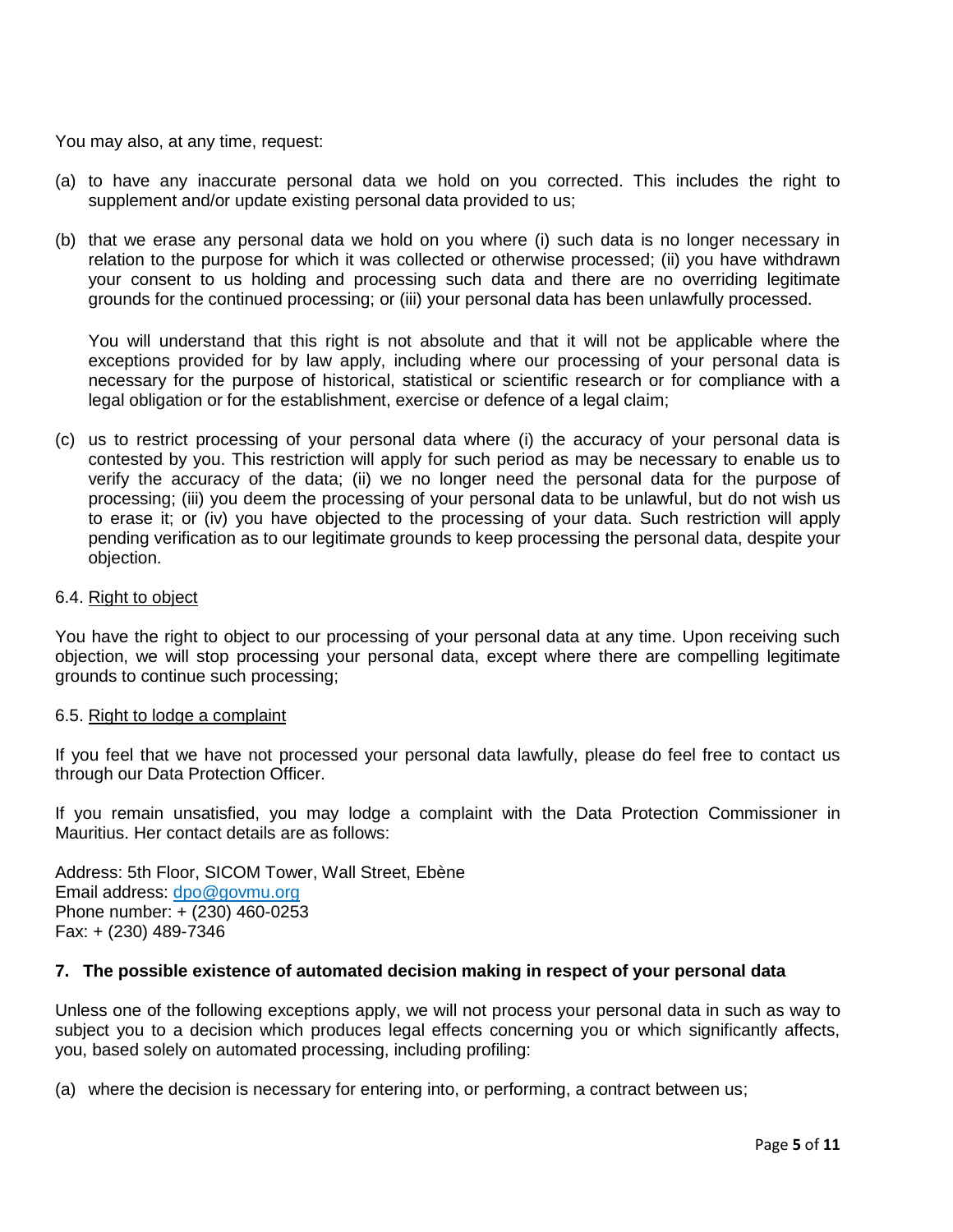- (b) where the decision is authorised by a law to which we are subject and which lays down suitable measures to safeguard your rights, freedoms and legitimate interests; or
- (c) where the decision is based on your explicit consent.

## **8. The period for which we will store your personal data**

The law provides that where the purpose for keeping any personal data has lapsed, we should destroy the data as soon as reasonably practicable.

We will keep storing your data for as long as is necessary:

- (a) for us to fulfil the purposes we collected it for;
- (b) for the performance of any contract which may exist between us;
- (c) for us to share with you the latest news regarding our organisation and our services;
- (d) for us to keep a record of your preferences in order to service you again on future occasions;
- (e) for us to satisfy any legal requirement, including statutory reporting obligations;
- (f) for the keeping of adequate records for historical, financial or statistical purposes;
- (g) for security purposes;
- (h) for the prevention of fraud and abuse; and
- (i) for us to defend or enforce our rights.

We wish to draw your attention to the fact that the legal prescription period in Mauritius (i.e. the period during which one party may sue another after the happening of an event) is 10 years for nonimmovable-property-related matters. Depending on the nature of our relationship with you, we may, in this context, also choose to keep your personal data for at least the legal prescription period in order to be able to defend or enforce our rights.

In some circumstances, we may anonymise your personal data by pseudonymisation or encryption, such that the personal data can no longer be associated with you, for research or statistical purposes, in which case we may use this information indefinitely without further notice to you.

## **9. Whether, and in what circumstances, we may transfer your personal information to another country, and the safeguards we have put in place in relation to such transfer**

Please refer to the Information Table.

#### **10. How we conduct direct marketing**

You may from time to time receive communication of advertising or marketing material from us ("**Direct Marketing**") if:

- (a) you have given your consent;
- (b) you asked for a quote or other information on us;
- (c) you have, at any time, purchased goods or services from us and have not opted out of receiving advertising or marketing material;
- (d) you have entered into a contractual relationship with us; or
- (e) you have provided us with your personal data when you entered a competition or registered for a promotion.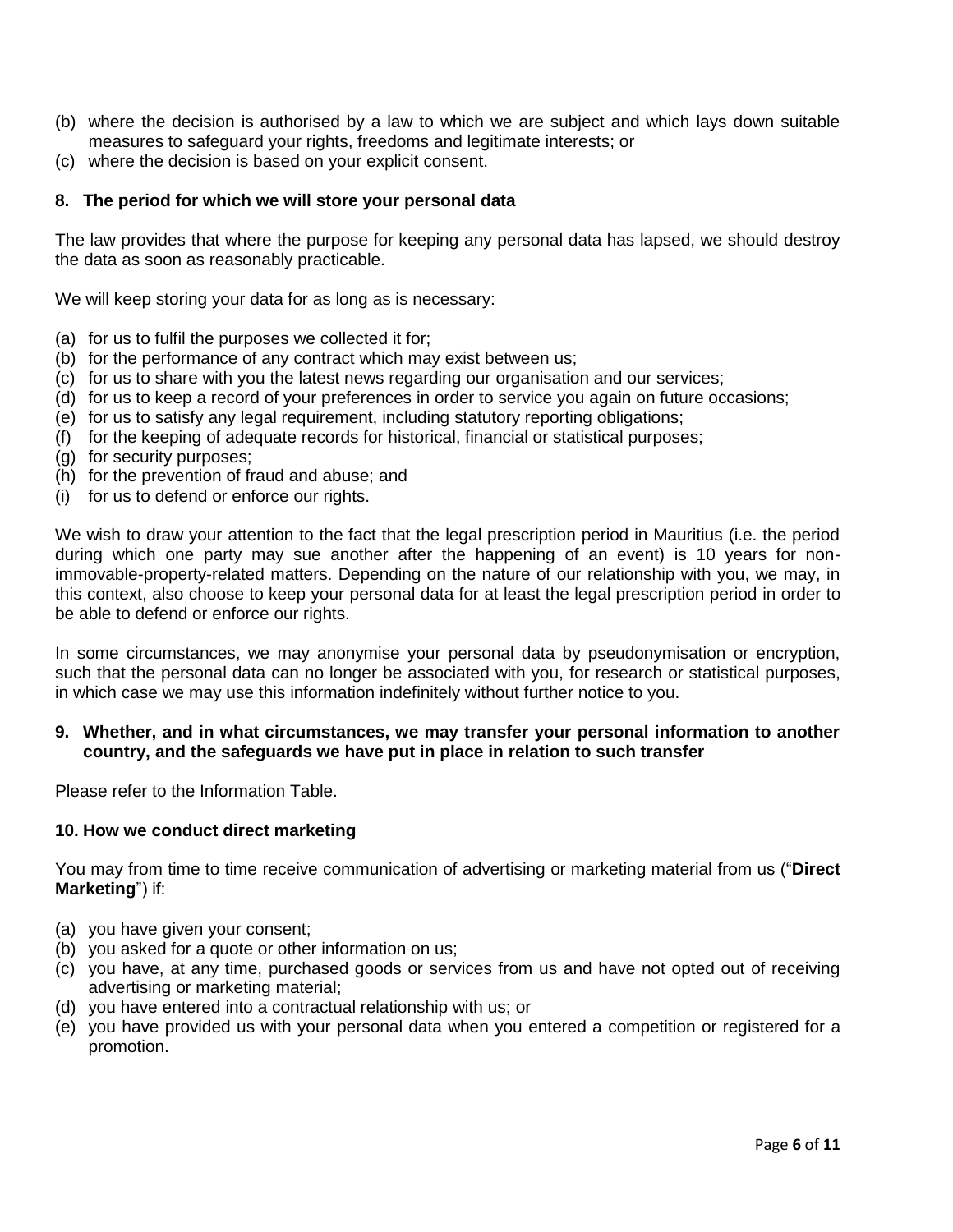You have the right, at any time, to object to the processing of your personal data for direct marketing purposes. Where we receive such an objection from you, we will stop processing your data for direct marketing purposes.

# **11. Queries**

If you have any queries on this Data Protection Notice, we encourage you to get in touch with us through our Data Protection Officer.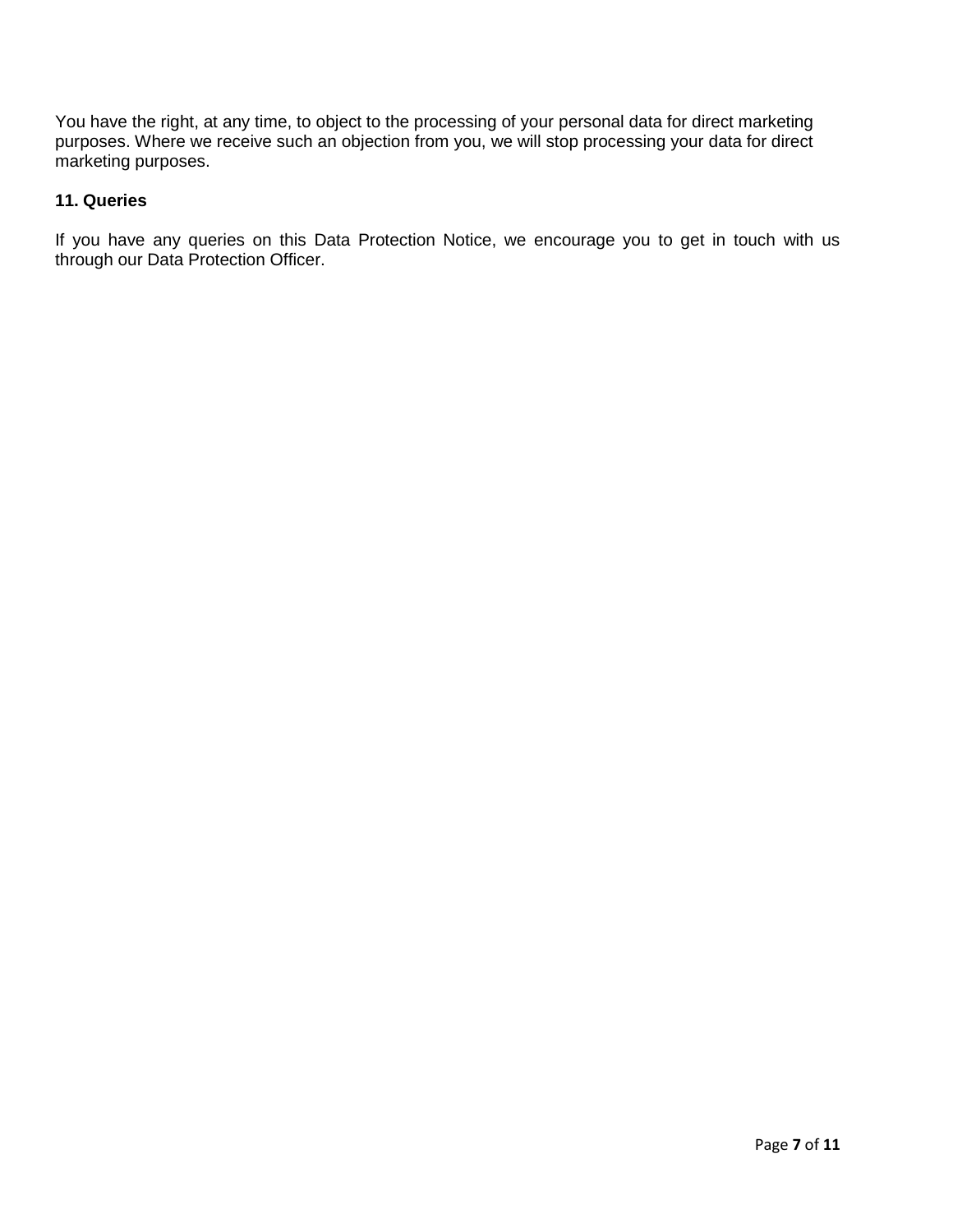# **Schedule**

# **The Information Table**

| Who we are                                                                                                 | VLH Ltd and the entities which are listed below in Annex A.                                                                                                                                   |
|------------------------------------------------------------------------------------------------------------|-----------------------------------------------------------------------------------------------------------------------------------------------------------------------------------------------|
| <b>Our contact details</b>                                                                                 | Address: Village Laboudonnais, Mapou 31803, Mauritius<br>Telephone number: +230 266-9700<br>Fax number: +230 266-9797<br>Email address: Valerie.Saillard@vlh.mu                               |
| <b>Our Data Protection</b><br><b>Officer</b>                                                               | <b>Valerie Saillard-Mille</b><br>Her contact details are the same as above.                                                                                                                   |
| The categories of<br>personal data we collect<br>(including the special<br>categories of personal<br>data) | Please refer to Annex B below.                                                                                                                                                                |
| <b>Our services</b>                                                                                        | Please refer to Annex A below for the list of our entities and their<br>corresponding activities.                                                                                             |
| <b>Transfer of personal</b><br>data to another country                                                     | We endeavour to ensure that whenever we transfer personal data to other<br>countries, the recipients of such personal data comply with all applicable<br>data protection laws and principles. |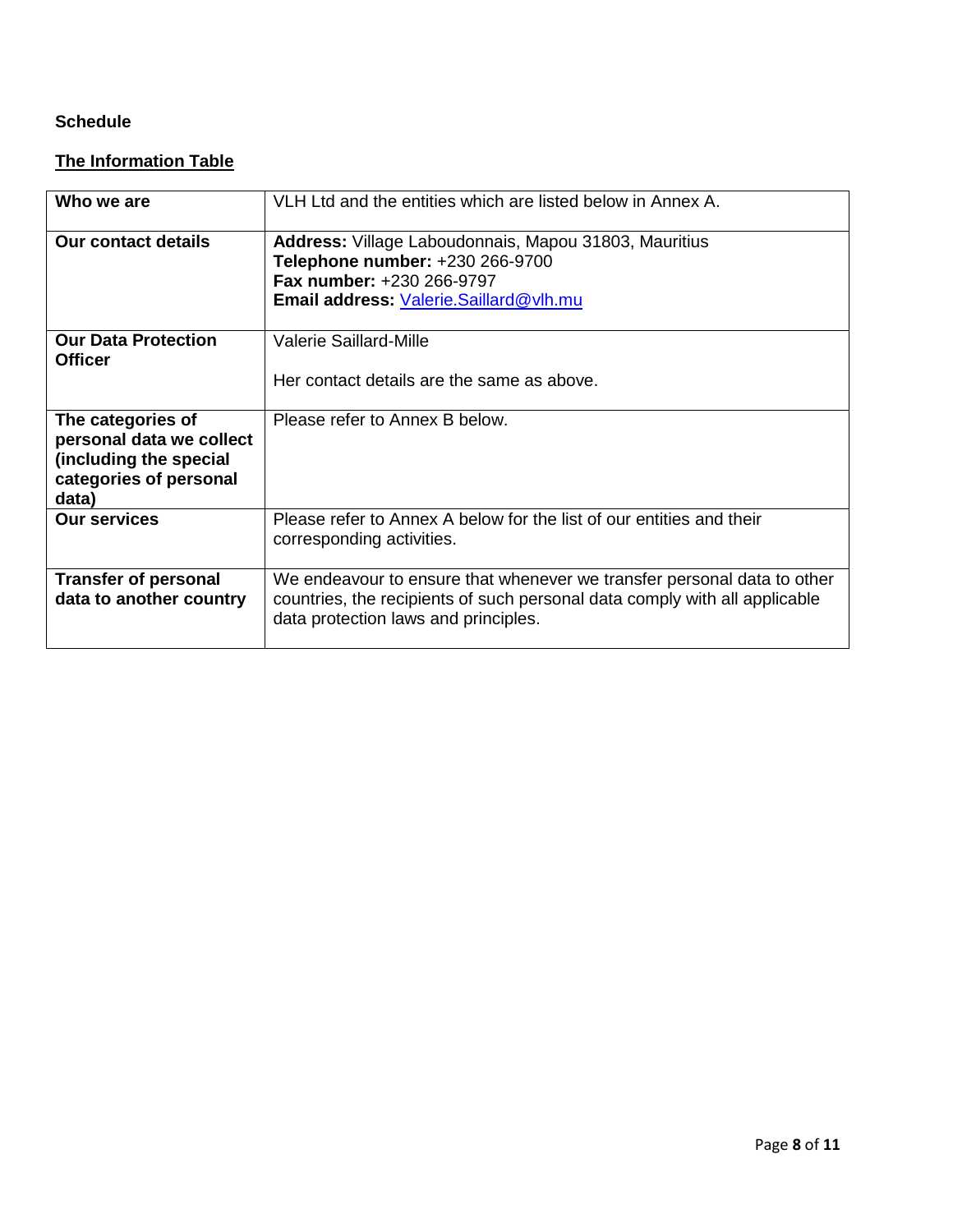# **Annex A**

# **The List of entities that form part of the enterprise**

| <b>Entity</b>       | <b>Business Activity</b>                                                        |
|---------------------|---------------------------------------------------------------------------------|
| <b>VLH Ltd</b>      | Tourism and hospitality                                                         |
| Veranda             | - Wholesale trade                                                               |
| <b>Tamarin Ltd</b>  | - Transport by road                                                             |
|                     | - General retailer                                                              |
|                     | - Owns hotels                                                                   |
|                     | - Owns and manages fitness centres                                              |
|                     | - Restaurants (including liquor & other alcoholic beverages) with entertainment |
|                     | - Retail sale of other goods in specialised stores                              |
|                     |                                                                                 |
| Heritage Golf       | - Wholesale trade                                                               |
| Club Ltd            | - Retail sale of other goods in specialised stores                              |
|                     |                                                                                 |
| <b>VLH Training</b> | - Training Institution / (Education)                                            |
| Ltd                 |                                                                                 |
| Seven Colours       | - Distributor of general merchandise                                            |
| Spa Lt              | - Tourism                                                                       |
|                     |                                                                                 |
| Heritage Events     | - Business/Professional and Management Consultancy Service (including medical   |
| Co Ltd              | and para-medical practitioners and optician) (Firm)                             |
|                     |                                                                                 |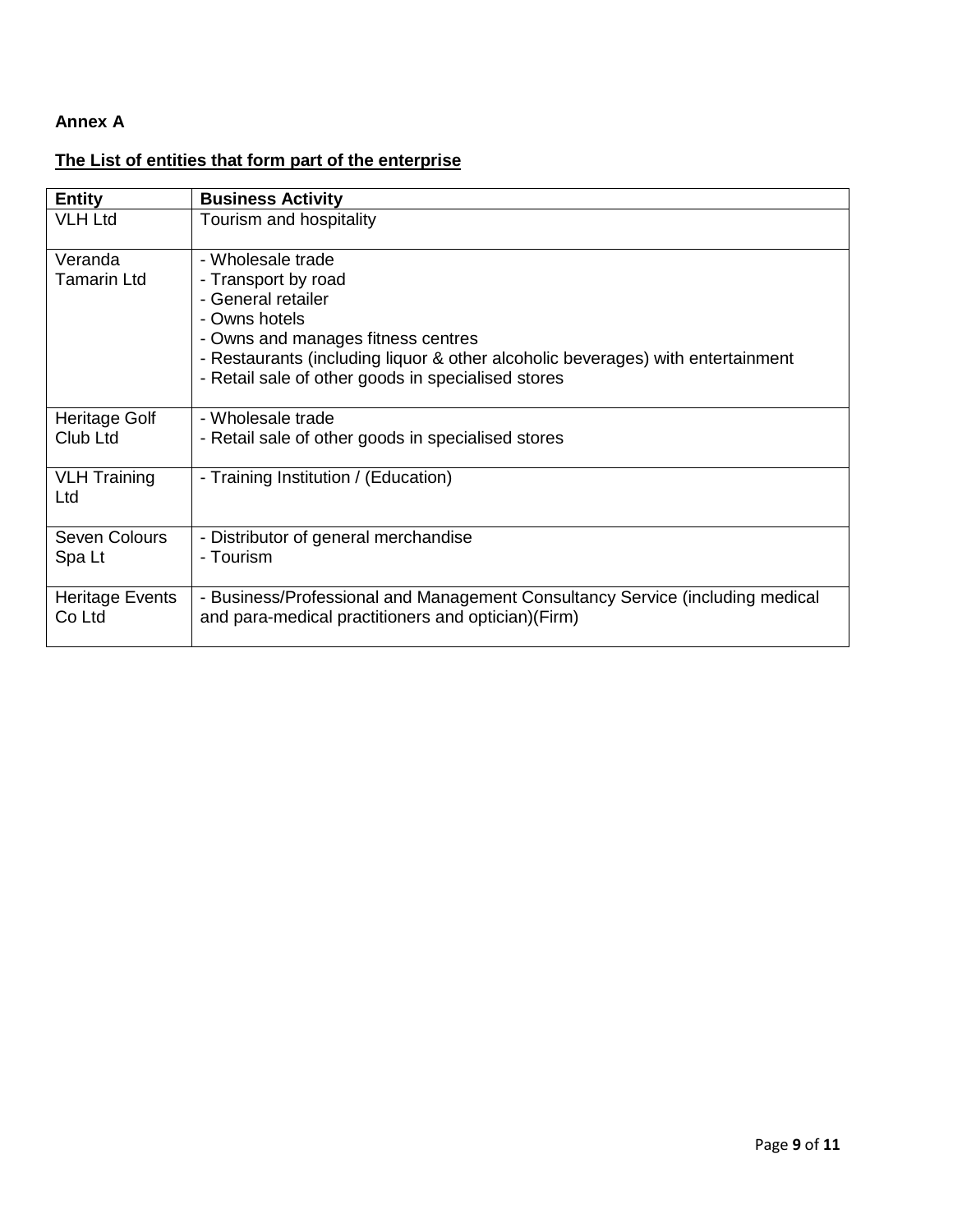# **Annex B**

# **The categories of personal data we hold**

| <b>Categories of personal data</b> | <b>Examples</b>                                                                                                                                                                                                                                                                                                                                                                   |
|------------------------------------|-----------------------------------------------------------------------------------------------------------------------------------------------------------------------------------------------------------------------------------------------------------------------------------------------------------------------------------------------------------------------------------|
| Identity                           | - First name<br>- Maiden name<br>- Last name<br>- Username or similar identifier<br>- Marital status<br>- Job title<br>- Date of birth<br>- Gender<br>- Signature                                                                                                                                                                                                                 |
| Contact details                    | - Email Address<br>- Telephone numbers<br>- Fax numbers<br>- Address<br>- Country<br>- City<br>- Postal code                                                                                                                                                                                                                                                                      |
| Financial                          | - Credit/Debit card numbers<br>- Payment card details (including security code numbers)<br>and other related billing information<br>- Bank details<br>- Payment card details                                                                                                                                                                                                      |
| Transactional                      | - Payments to and from you<br>- Services/goods purchase history                                                                                                                                                                                                                                                                                                                   |
| Technical                          | - Internet Protocol (IP) address<br>- Login data<br>- Browser type and version<br>- Time zone setting and location<br>- Browser plug-in types and versions<br>- Operating system and platform<br>- Other technology on the devices used to access our<br>website<br>- Traffic data<br>- Media Access Control (MAC) address<br>- Smartphone Defined User name<br>- Surfing history |
| Preferences and interests          | - Golf<br>- Beach<br>- Family<br>- Wellness<br>- Nature                                                                                                                                                                                                                                                                                                                           |